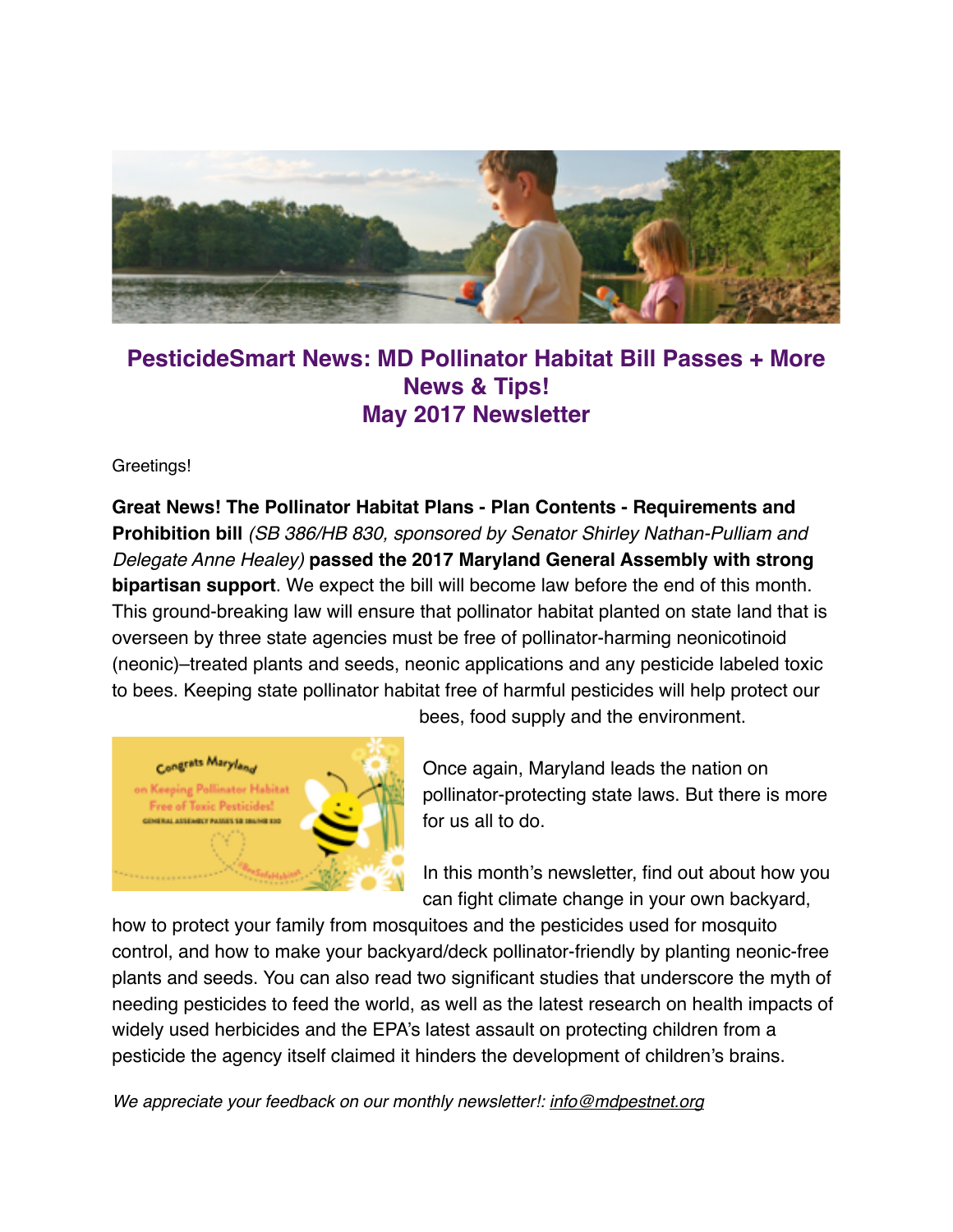### **Take Action - Go Organic!**



According to researchers at the Rodale Institute, **your organic gardens can help fight climate change**. Organic soils trap atmospheric carbon dioxide, a major greenhouse gas, and convert it to carbon, a key component of healthy soil. [Read more](http://mdpestnet.us12.list-manage.com/track/click?u=dcf08b5ef315f2faae2ed89b7&id=d305436771&e=f5232c3d36).

**Eating organic can also help prevent weight gain**! Consumers of organic food are more likely to have a lower body mass index than people that don't eat organic. [Read more](http://mdpestnet.us12.list-manage.com/track/click?u=dcf08b5ef315f2faae2ed89b7&id=b3e1391590&e=f5232c3d36).





**Organic soil-based farming has enormous benefits for**  human and environmental life. **[Learn more from this video.](http://mdpestnet.us12.list-manage.com/track/click?u=dcf08b5ef315f2faae2ed89b7&id=da039ab9f0&e=f5232c3d36)** 

# **Managing The 2017 Mosquito Season**

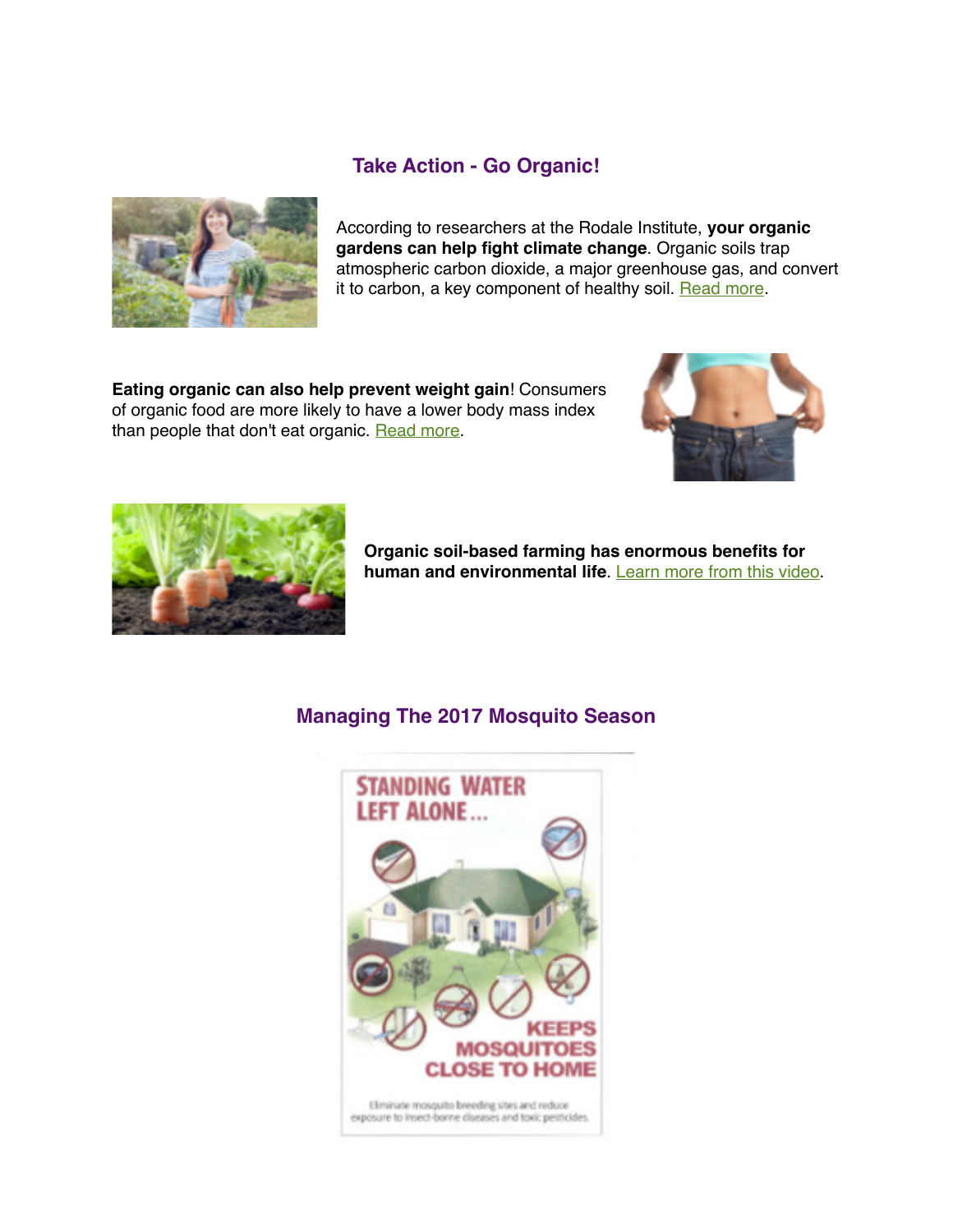Did you know **that mosquitoes can gather in at least 10 different types of places in and around your home**? Want to know how to manage mosquito breeding sites around your home without pesticides and which organic repellents are most effective? Check out our latest fact sheet for this season!

#### *Please support our work on protecting our Babies, Bees & the Bay:* **[DONATE](http://mdpestnet.us12.list-manage.com/track/click?u=dcf08b5ef315f2faae2ed89b7&id=5ee26d3a63&e=f5232c3d36)**

#### **Bee Buzz**

Biologists at UC San Diego have provided the first evidence that **a widely used pesticide can significantly impair the ability of otherwise healthy honey bees to fly**. [Read more.](http://mdpestnet.us12.list-manage1.com/track/click?u=dcf08b5ef315f2faae2ed89b7&id=a217bc08e4&e=f5232c3d36)





**Check out our Nurseries Directory for suppliers who sell neonic-free plants and seeds. [Read more](http://mdpestnet.us12.list-manage2.com/track/click?u=dcf08b5ef315f2faae2ed89b7&id=7963d08dca&e=f5232c3d36).** 

### **Pesticide News**

Major new peer-reviewed scientific study: **Farms could slash pesticide use while producing as much food**. [Read more](http://mdpestnet.us12.list-manage1.com/track/click?u=dcf08b5ef315f2faae2ed89b7&id=b1949782c7&e=f5232c3d36).

This fascinating story from a pesticide industry publication reveals **the growing ineffectiveness of major herbicides**. [Read more.](http://mdpestnet.us12.list-manage.com/track/click?u=dcf08b5ef315f2faae2ed89b7&id=1eaa495571&e=f5232c3d36)





Three environmental organizations have asked a federal appeals court to **force the EPA to ban a widely used**  [pesticide linked to brain damage in children](http://mdpestnet.us12.list-manage.com/track/click?u=dcf08b5ef315f2faae2ed89b7&id=c2ab52027c&e=f5232c3d36). Read more.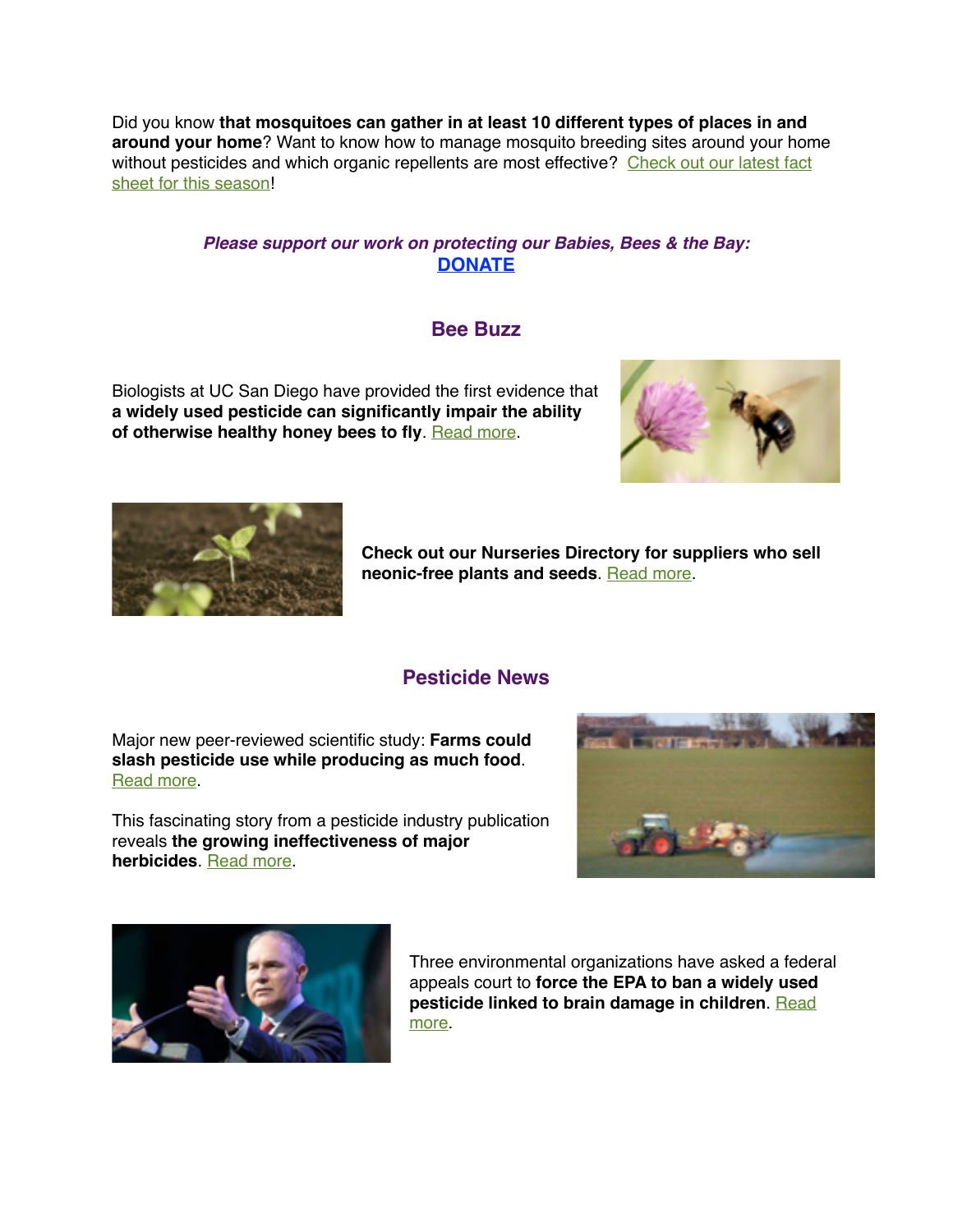A new meta-analysis suggests that **people who are exposed to pesticides may face an increased risk of liver cancer**. [Read more](http://mdpestnet.us12.list-manage2.com/track/click?u=dcf08b5ef315f2faae2ed89b7&id=5ef6b652f9&e=f5232c3d36).

**The weed killer Atrazine is hazardous to your health**. [Read more](http://mdpestnet.us12.list-manage.com/track/click?u=dcf08b5ef315f2faae2ed89b7&id=69c8a53a71&e=f5232c3d36).





**Roundup's toxic chemical, glyphosate, was found in 100% of California wines** tested in a recent study. Read more.

# **Tips for Healthy Living**

**Ranking the best eco-friendly diapers. [Read more.](http://mdpestnet.us12.list-manage.com/track/click?u=dcf08b5ef315f2faae2ed89b7&id=3763faa20d&e=f5232c3d36)** 

**Weird things organic gardeners do that actually work**. [Read more](http://mdpestnet.us12.list-manage.com/track/click?u=dcf08b5ef315f2faae2ed89b7&id=34ec70b48d&e=f5232c3d36).





**Don't toss out food scraps!** You can grow and re-grow these vegetables over and over. [Read more](http://mdpestnet.us12.list-manage.com/track/click?u=dcf08b5ef315f2faae2ed89b7&id=48a55666b0&e=f5232c3d36).

And often-discarded parts of these fruits and vegetables are actually edible and delicious! [Read more.](http://mdpestnet.us12.list-manage.com/track/click?u=dcf08b5ef315f2faae2ed89b7&id=e00ae9ba2b&e=f5232c3d36)

*Please help us continue to protect our Babies, Bees and the Bay.* 

**[DONATE](http://mdpestnet.us12.list-manage2.com/track/click?u=dcf08b5ef315f2faae2ed89b7&id=e9a67bd4fe&e=f5232c3d36)**

**[YOUR AMAZON SMILE PURCHASES ALSO SUPPORT OUR WORK](http://mdpestnet.us12.list-manage1.com/track/click?u=dcf08b5ef315f2faae2ed89b7&id=4475aacc4b&e=f5232c3d36)**